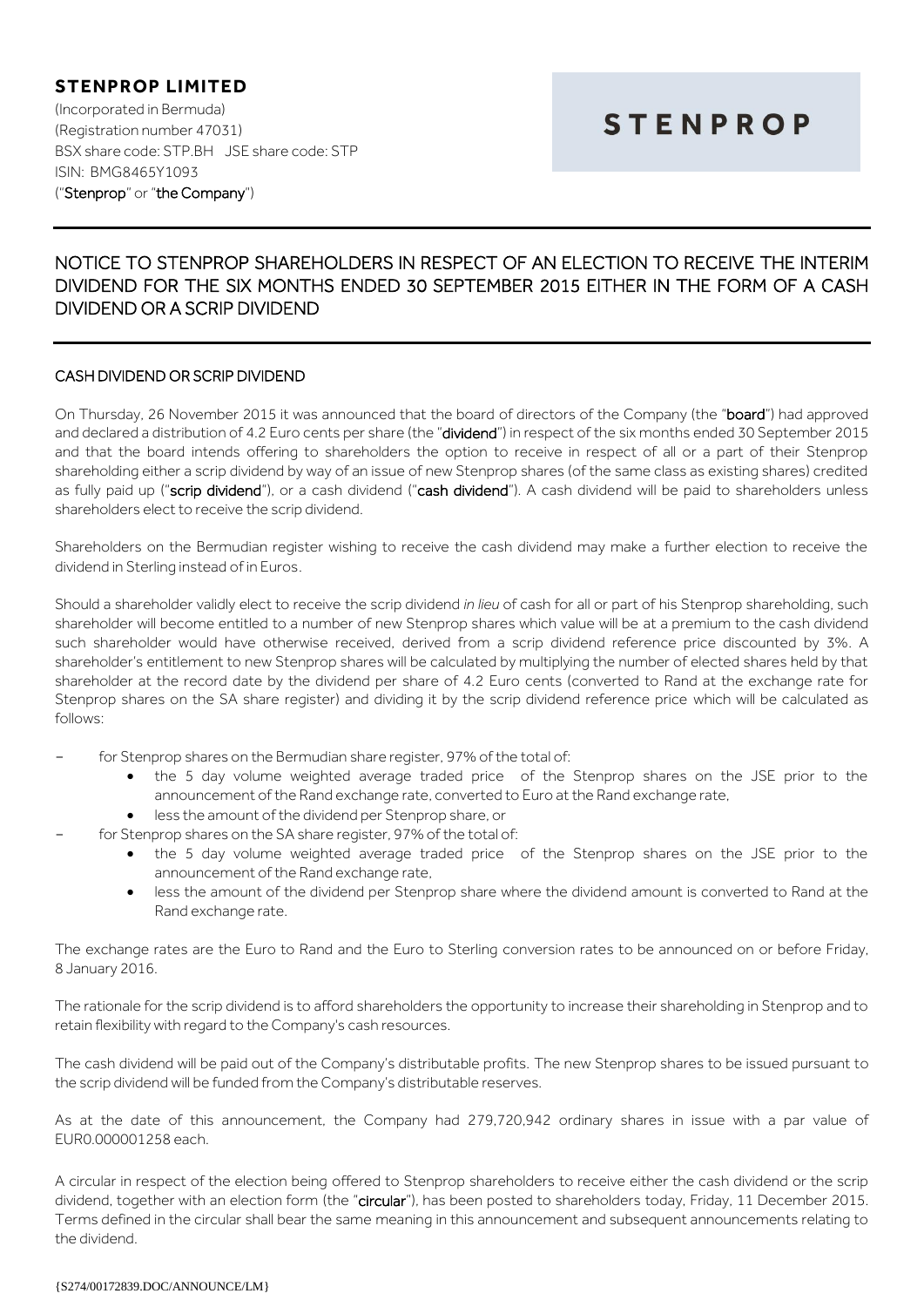Electronic copies of the circular may be obtained at the Company's SA transfer secretaries, Computershare Investor Services (Proprietary) Limited (please email [maria.gomes@computershare.co.za\)](mailto:maria.gomes@computershare.co.za), and hard copies of the circular may be obtained from the Bermudian registrars, Computershare Investor Services (Bermuda) Limited, 2<sup>nd</sup> Floor, Queensway House, Hilgrove Street, St. Helier, Jersey Channel Islands, JE1 1ES from Friday, 11 December 2015 to Friday, 22 January 2016 during business hours. It will also be available on the website of the Company [\(www.stenprop.com\)](http://www.stenprop.com/) from Friday, 11 December 2015.

## IMPORTANT DATES AND TIMES

## For shareholders on the SA share register

|                                                                                                                                                 | 2015                 |
|-------------------------------------------------------------------------------------------------------------------------------------------------|----------------------|
| Record date to receive this circular                                                                                                            | Friday, 4 December   |
| Declaration announcement on SENS and posting of the circular on                                                                                 | Friday, 11 December  |
|                                                                                                                                                 | 2016                 |
| Announcement of Euro to Rand and Euro to Sterling conversion rates and scrip dividend<br>reference price released on SENS at 07:00 (SAST) on    | Friday, 8 January    |
| Last day to trade on the JSE in order to be eligible for the cash dividend or alternatively the<br>scrip dividend on                            | Friday, 15 January   |
| Shares commence trading ex the cash dividend or scrip dividend on the JSE on                                                                    | Monday, 18 January   |
| Record date for shareholders recorded on the SA share register                                                                                  | Friday, 22 January   |
| Closing date for receipt of completed election forms by no later than 12:00 noon (SAST) on                                                      | Friday, 22 January   |
| Announcement on SENS of the amount of new Stenprop shares issued on                                                                             | Monday, 25 January   |
| Dispatch of share certificates, payment of cash dividend, CSDP/broker accounts<br>credited/updated and new Stenprop shares listed on the JSE on | Thursday, 28 January |

#### Notes:

1. All dates and times quoted above are local dates and times in South Africa. The above dates and times are subject to change. Any changes will be released on SENS.

2. Stenprop shareholders are referred to page 3 of the circular for information on the action required to be taken by them.

3. Shareholders should note that new Stenprop shares should not be traded until the new Stenprop shares are issued or reflect in their accounts with their CSDP or broker on Thursday, 28 January 2016.

- 4. Share certificates may not be dematerialised or rematerialised between Monday, 18 January 2016 and Friday, 22 January 2016, both days inclusive nor may transfers of shares between sub-registers in South Africa and Bermuda take place between Monday, 18 January 2016 and Friday, 22 January 2016 both days inclusive.
- 5. Shareholders on the SA share register who do not elect to receive a scrip dividend will receive a cash dividend in South African Rand, based on the exchange rate to be obtained by the Company on or before Friday, 8 January 2016. An announcement in this respect will be made on Friday, 8 January 2016.

## For shareholders on the Bermudian share register

|                                                                                                                                                                    | 2015                |
|--------------------------------------------------------------------------------------------------------------------------------------------------------------------|---------------------|
| Record date to receive this circular                                                                                                                               | Friday, 4 December  |
| Declaration announcement on the BSX website and posting of the circular on                                                                                         | Friday, 11 December |
|                                                                                                                                                                    | 2016                |
| Announcement of Euro to Rand and Euro to Sterling conversion rates and scrip dividend<br>reference price released on the BSX website at 17:00 (AST)/21:00 (GMT) on | Thursday, 7 January |
| Last day to trade on the BSX in order to be eligible for the cash dividend or alternatively the<br>scrip dividend on                                               | Friday, 15 January  |
| Shares commence trading ex the cash dividend or scrip dividend on the BSX on                                                                                       | Monday, 18 January  |
| Record date for shareholders recorded on the Bermudian share register                                                                                              | Friday, 22 January  |